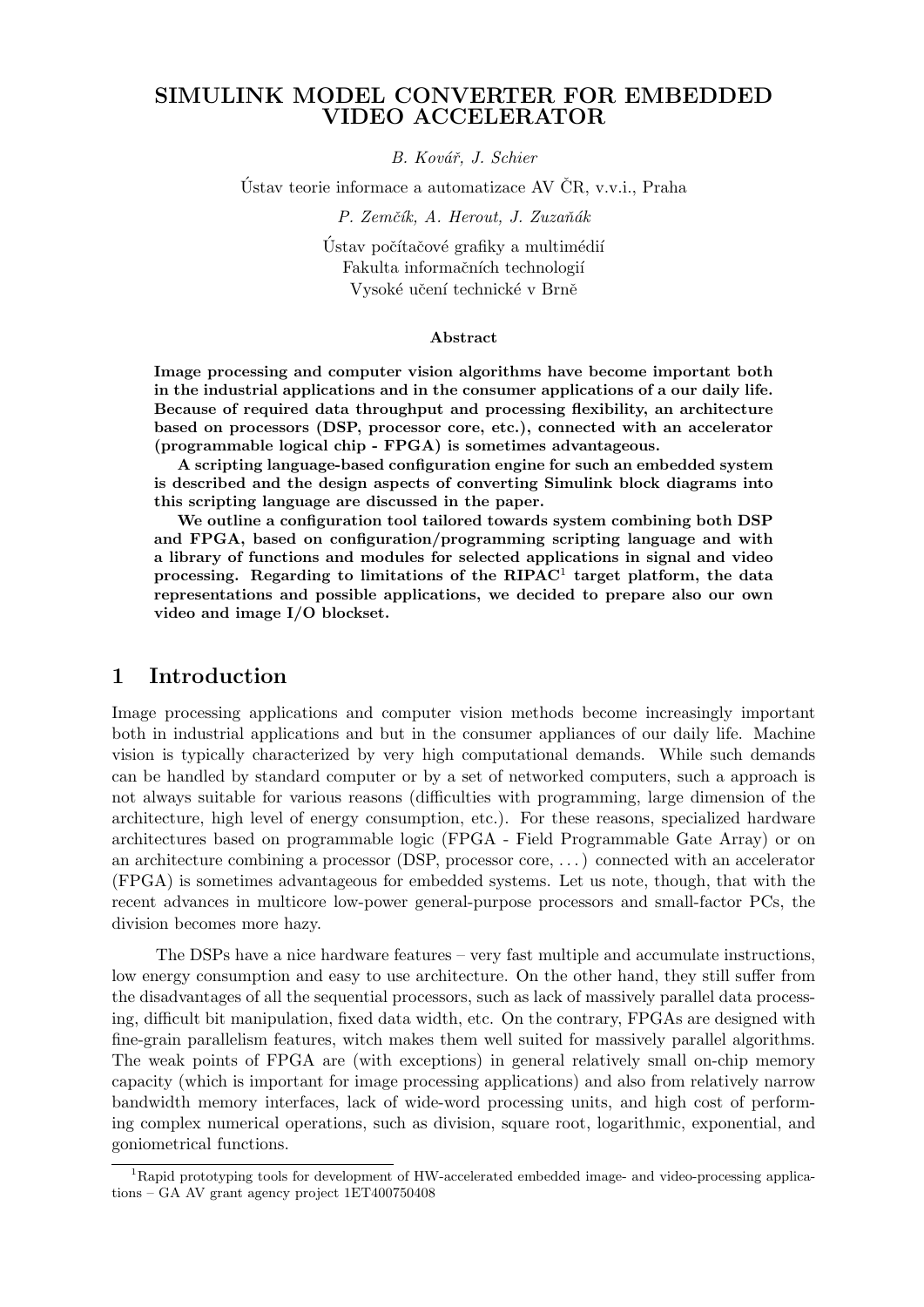The combinations of a DSPs and FPGAs are subject of research studies for several years already [1, 2, 3, 4]. Although the main features of the above mentioned architectures are suitable for combination, development of applications for such combinations is generally difficult since it is needed to distribute the computational tasks between the processors and programmable logic; therefore, the application development support tools and methodology are probably as important as the potential of the architecture combining DSPs and FPGAs. A scripting language-based configuration engine for such an embedded system is described and the design aspects of converting Simulink block diagrams into this scripting language are discussed in the paper. We outline a configuration tool tailored towards system combining both DSP and FPGA, based on configuration/programming scripting language and with a library of functions and modules for selected applications in signal and video processing.

Regarding to limitations of our target platform, the data representations and possible applications, we decided to prepare also our own video and image I/O blockset.

# 2 Architecture Overview

The system used in our project is based on the Texas Instruments C64 series DSPs [5], linked with the Xilinx Virtex II FPGAs [6]. At the time of the project beginning, these components were used for favourable computational power/cost ratio. However, the architecture components and the development methods are generally applicable for the similar next generation of the DSPs and FPGAs. The proposed architecture consists of a a miniature "core computational module".



Figure 1: Photograph of the core computational module

The computational modules are placed on a PCI "carrierboard" which provides their mutual interconnection. Both the carrier and the modules were developed and manufactured by Camea, s.r.o. (Ltd.).



Figure 2: Photograph of the motherboard carrying four computational modules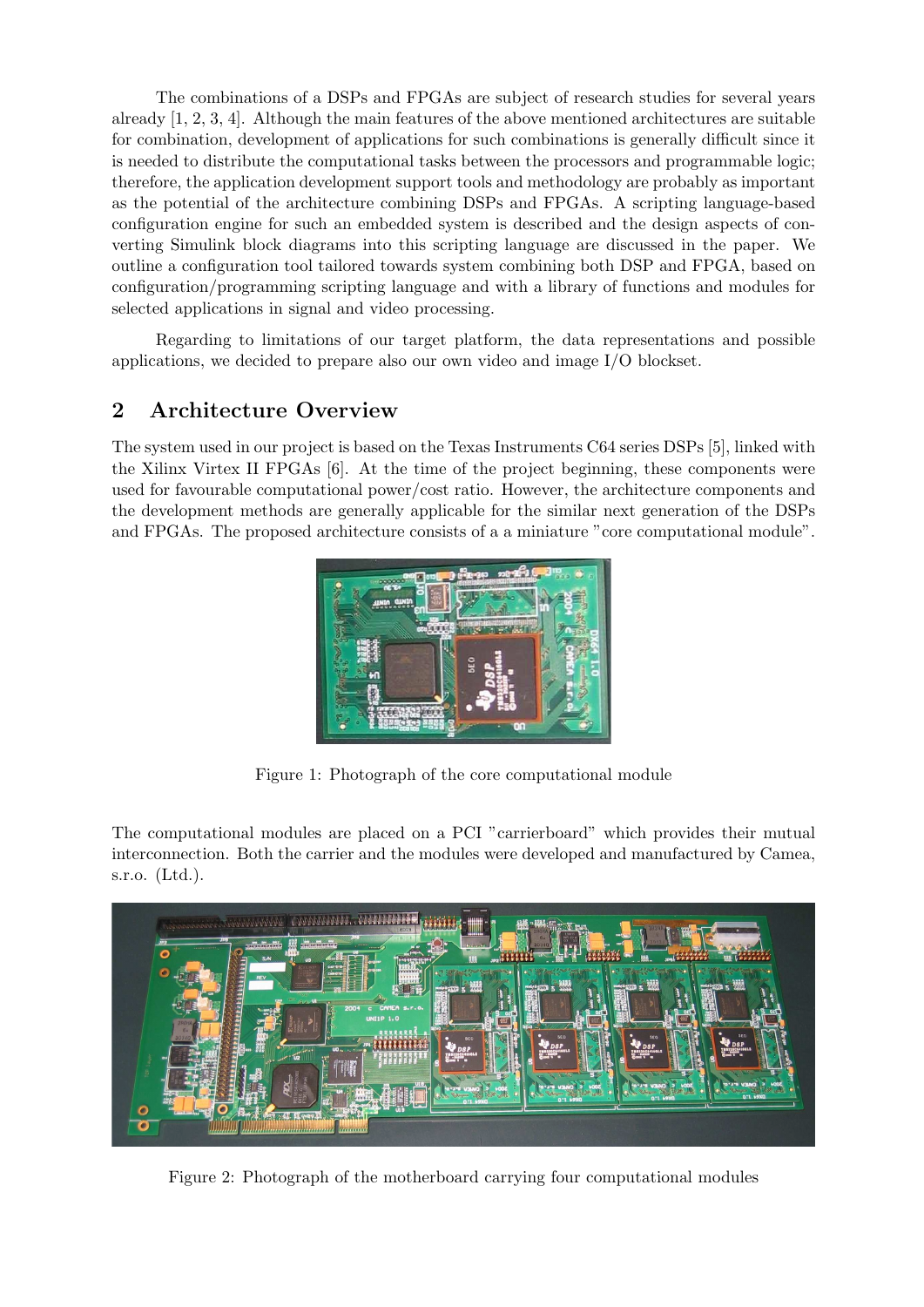To exploit the features of the FPGA and DSP in the best possible way, it was decided that the FPGA will mostly rely on data transfers and data storage provided by the DSP. The FPGA is, therefore, connected to the peripheral bus interface of the DSP and is accessible as a "set of registers" in the memory space of the DSP. Physically, the module is a small board with surface mounted components (SMC-components). The module is thin to allow for itself and the motherboard to occupy only one PCI slot. The photograph of the system can be seen in Fig. 1. The carrierboard, which can carry up to four modules, contains the PCI interface circuitry, additional memory controller unit, and the expansion and interface circuits. These circuits are also built using FPGA chips so that interfacing of the modules to the motherboard is not too complex. The photograph of the motherboard is presented in Fig. 2. The physical layout of the board is a "full size PCI board" that occupies one PCI slot.

The basic setup of the motherboard and of the modules is done through a set of "C" functions that are available in UNIX (Linux) and Windows version. These functions provide means of PCI configuration, FPGA design upload, DSP software upload, etc. While these functions are specialized for the motherboard, the FPGA designs and DPS software they upload are generic and can be used in any configuration of the core computational modules.

# 3 Application Design

Big problem that the designer faces very often is how to pass from the algorithmic design to its physical implementation. The "standard" approach to the application design would be to use the tools provided by the component manufacturers, such as Texas Instruments Code Composer Studio for the DSPs and Xilinx VHDL development tools for the FPGAs. Unfortunately, only few application designers developing real-life image processing applications are familiar with these tools. Moreover, the tools are rather expensive and their efficient use is not trivial. Also, the application designers are rather used to use either high-level design and simulation tools or standard C programming tools (GNU-C, Visual-C), combined with C-based image processing libraries when developing new product.

#### 3.1 Design with Simulink

One of the most commonly used high-level tools is Matlab and Simulink. It allows the designer to put together a structural simulation very easily and quickly checking the algorithm or making the necessary modifications to it. Working directly with any low-level implementation tool from the start is simply not practical. Every small change in the algorithm may sometimes require partial redesign of the whole implementation. Therefore an automatic link between the highlevel algorithmic design, like Simulink model, to some low-level implementation description, like a VHDL or pre-compiled modules, would lead to great effort and time savings in the design cycle.

The Simulink was chosen as the high-level design tool for two reasons. In the first instance, the description of a common Simulink block is a quite similar to netlist of the physical implementation. Secondly, the fact that Simulink makes it possible to design both behavioral and structural designs just confirms our choice.

Unfortunately, the support for image processing and computer vision in the Simulink without extensions (e.g. Video and Image Processing Blockset) is very limited. Regarding to limitations of our target platform, the data representations and possible applications, we decided to prepare our own video and image I/O blockset. Current version is capable of reading, writing and displaying of image sequences stored on a local drive. Video files are directly supported by Matlab. Each I/O block contains data conversion into appropriate format which is compatible with hardware implementation. The blocks that perform image processing and computer vision operations will be later included into the library of standard Simulink entities.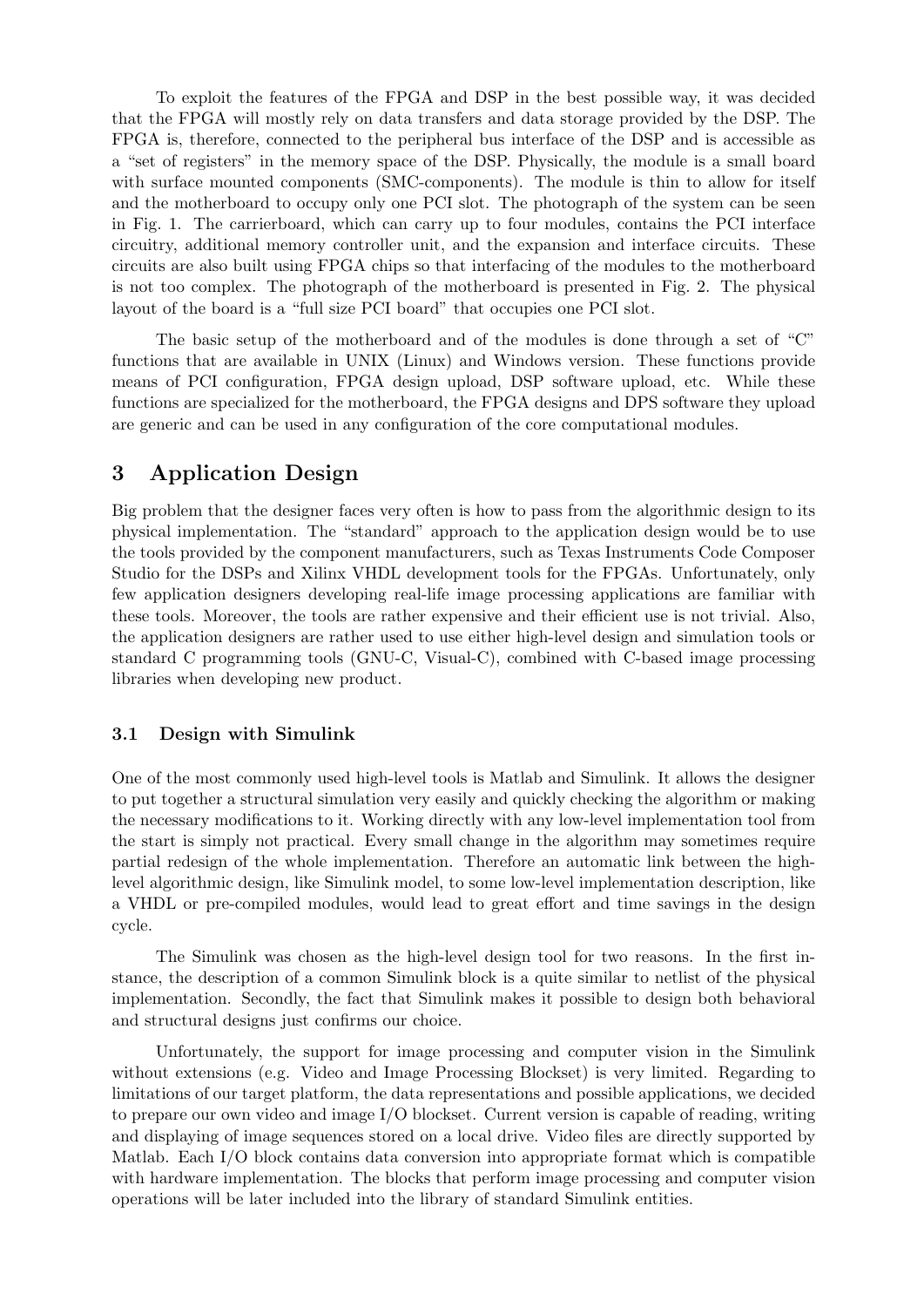#### 3.2 Simulink converter

The task of the converter utility is to transform the design the high-level Simulink description to the configuration language for low-level implementation, to be interpreted by an embedded interpreter.

The tasks of the converter can be defined as follows:

- 1. Analyze Simulink model and identify:
	- common and user defined blocks and sub-systems,
	- connections between blocks (and ports for multilevel models),
	- blocks functions and parameters.
- 2. Based on collected information generate configuration language.

The configuration language has similar syntax rules as ANSI  $C/C++$ . Regarding to hardware implementation, system model is analysed and the interconnected block sets are divided into two groups: serial blocks and paralel blocks. These new structural properties are implemented using following instructions:

| $b0 = serial\_block$ { | $b1 = \text{parallel\_block}$ { |  |
|------------------------|---------------------------------|--|
| $function_1()$ ;       | $function_1()$ ;                |  |
| $function_2()$ ;       | $function_2()$ ;                |  |
| $\cdot$ $\cdot$        | $\cdot$ $\cdot$                 |  |
| $function_n()$ ;       | $function_n()$ ;                |  |
| $\cdot$                |                                 |  |

Each block is identified by its own index, e.g. b0. Block is then executed using command execute block(b0). It is possible to use paralel blocks inside serial block and vice versa. The syntax of functions inside each block is similar to  $C/C++$  language.

#### $f_$ output =  $f_$ input.function(parameter\_1, parametr\_2, ., parametr\_n));

A simple Simulink scheme with the corresponding description in the configuration language is described in Fig. 3.

```
b0 = \text{serial block} {
         c0 = pipe_from_file("input");
         paralel_block {
                 c3 = c0.op_max();
                 c5 = c0.op_sin();
                 c2 = c0.op_min().op_gain(5);
         };
         paralel_block {
                 c6 = c2.op_sub(c3).op_add(c5);
         };
         c6.to_file("output");
};
```

```
execute_block(b0);
```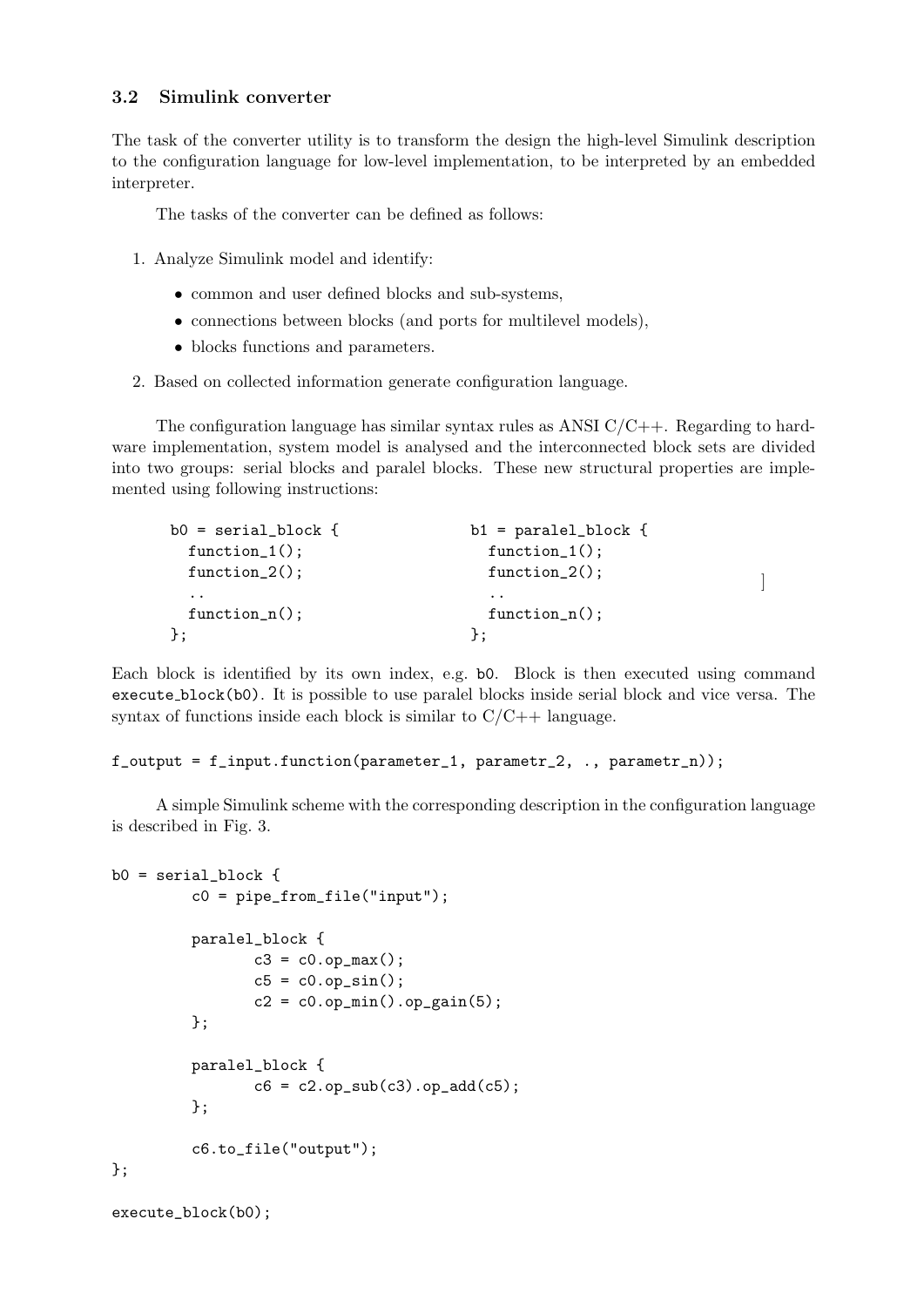

Figure 3: Simple Simulink model used for demonstraion

In order to convert the Simulink scheme into the scripting language, the following steps have to be taken:

- Determine blocks used in the model:
	- Assign an index number to each block name
- Determine links between blocks
	- Assign an index number to each link
	- Determine the link names, if used
- Determine, which blocks are the source blocks, which are the sink blocks, and which blocks are the intermediate blocks.
- Determine the data dependences and possible parallelism among the (groups of) blocks
- Using the information on the syntax of the scripting language, write out the script for the system configuration.

# 4 Conclusions

An image processing architecture for raster image processing, based on a combination of the DSP and FPGA, was outlined in the paper. One of the major obstacles in usage of such systems — complicated application development — is addressed and the proposed solution is to use a configuration language for overall application description and the C- and VHDL languages to code the library of image processing functions. The conversion of the Simulink schemes to the scripting language has been discussed briefly.

It should be noted that the proposed Simulink converter is not intended to replace sophisticated tools such as VHDL coder or System Generator for DSP, rather to serve as a simple-to-use tool in one well-defined, specific application field.

# Acknowledgments

This work has been supported by the Grant Agency of the Academy of Sciences of the Czech Republic under Project 1ET400750408.

### References

[1] E. A. Hakkennes and S. Vassiliadis: Multimedia Execution Hardware Accelerator, In: Journal of VLSI Signal Processing Systems, 28, p. 221-234, July 2001